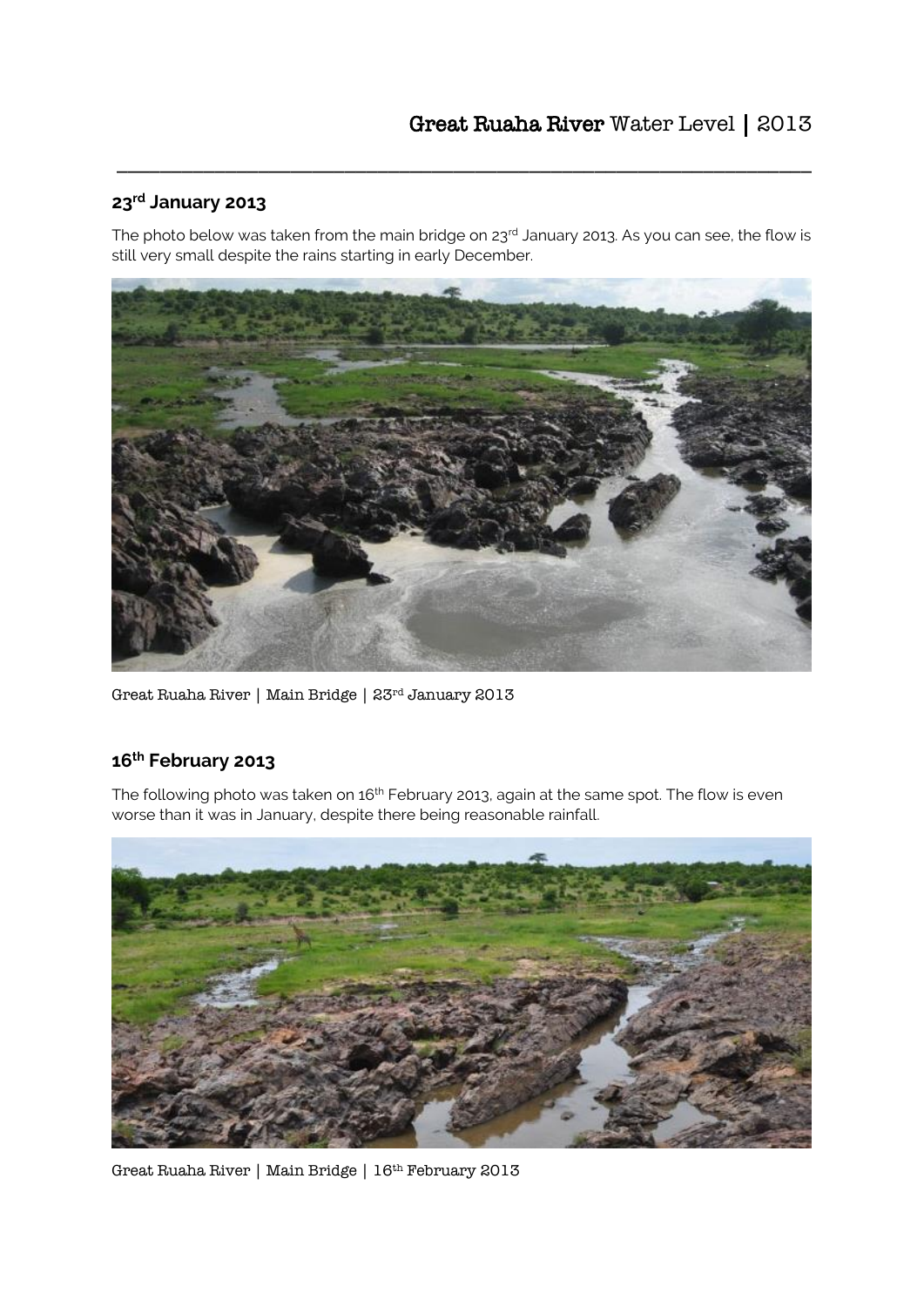The next photo shows the flow of the river at this spot on 6<sup>th</sup> February last year (February 2012). We were extremely concerned last year about this low flow... but my goodness it is way better than this year! Please compare the photos before moving on to the next.



Great Ruaha River | Main Bridge | 6<sup>th</sup> February 2012

This photo below is of my stone marker at my old camp, it was taken on 16<sup>th</sup> February 2013. Where is the river? The river bed is completely choked by vegetation due to lack of flow. This is a disaster.



Great Ruaha River | Stone Marker – Sue's Old Camp | 16th February 2013